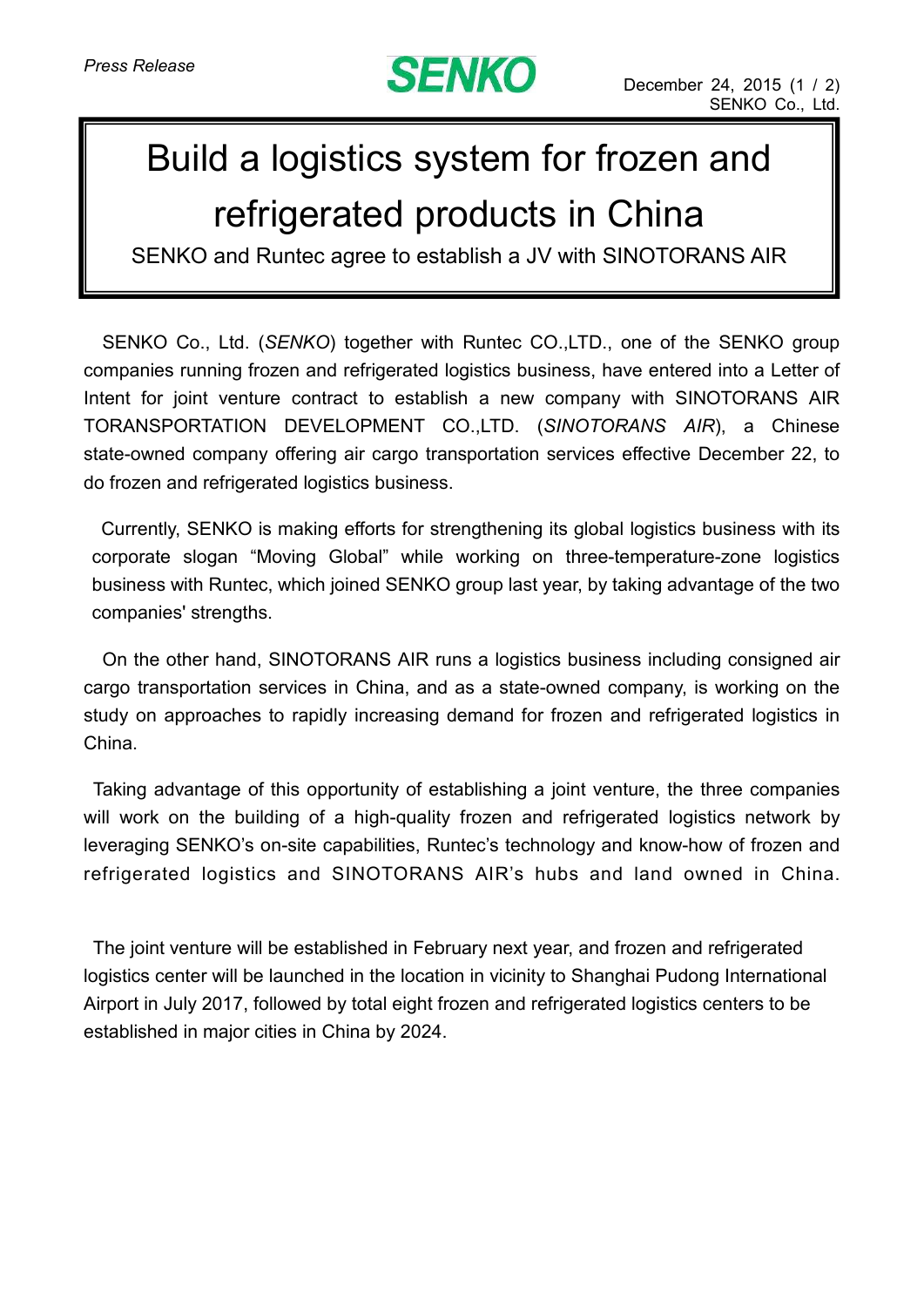## **SENKO**



From the left in the front row: President Fukuda (SENKO); General Manager Zhang Miao (SINOTORANS AIR); and President Takiuchi (Runtec)

<Overview of the joint venture company>

Month/year of establishment: February 2016 (scheduled)

Location: Pudong New Area, Shanghai

Capital: 10 million yuan (approximately 190 million yen)

Investment ratio: SINOTORANS AIR (50%);

SENKO (25%); and Runtec (25%)

Period of the JV: For 20 years from the establishment of the company

Board of Directors: SINOTORANS AIR: 4 persons;

SENKO: 3 persons; and Runtec : 1 person

Management: SENKO group: General Manger 1 person; Deputy General Manager 1 person SINOTORANS AIR: Deputy General Manager 1 person

<Overview of the companies to establish a JV>

|                | <b>SINOTORANS AIR</b><br><b>TORANSPORTATION</b><br><b>DEVELOPMENT</b><br>CO.,LTD. | SENKO CO., LTD.      | <b>Runtec Corporation</b> |
|----------------|-----------------------------------------------------------------------------------|----------------------|---------------------------|
| Establishment  | October 1999                                                                      | <b>July 1946</b>     | <b>July 1953</b>          |
| Representative | Chairman                                                                          | President & CEO      | President & CEO           |
|                | Zhang Jianwei                                                                     | Yasuhisa Fukuda      | Sadao Takiuchi            |
| HQ             | Tianzhu Road 20, Zone                                                             | 1-30,<br>Oyodonaka   | 4-26, Komondomachi,       |
|                | Airport<br>Tianzhu<br>Α,                                                          | 1-chome,<br>Kita-ku, |                           |
|                | Industrial Zone, Shunyi                                                           | Osaka                | Hakata-ku, Fukuoka        |